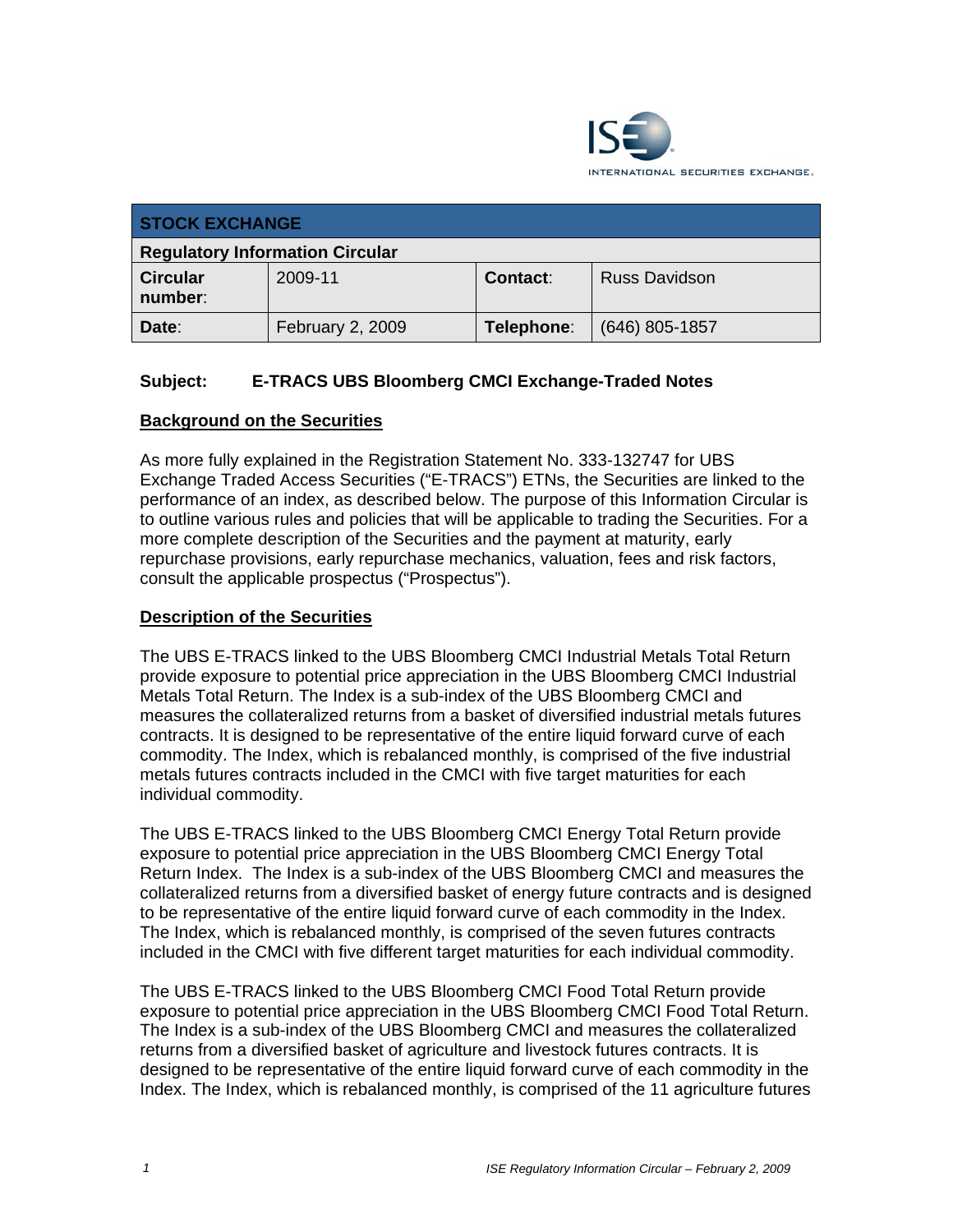contracts and two livestock futures contracts included in the CMCI with three target maturities for each individual commodity.

The UBS E-TRACS linked to the UBS Bloomberg CMCI Livestock Total Return provide exposure to potential price appreciation in the UBS Bloomberg CMCI Livestock Total Return. The return on the Securities is linked to the performance of the UBS Bloomberg CMCI Livestock Total Return. The Index is a sub-index of the UBS Bloomberg CMCI and measures the collateralized returns from a basket of livestock future contracts. It is designed to be representative of the entire liquid forward curve of each commodity. The Index, which is rebalanced monthly, is comprised of the two livestock futures contracts included in the CMCI two five different target maturities for each individual commodity.

The UBS E-TRACS linked to the UBS Bloomberg CMCI Gold Total Return provide exposure to potential price appreciation in the UBS Bloomberg CMCI Gold Total Return. The return on the Securities is linked to the performance of the UBS Bloomberg Constant Maturity Gold Total Return Index. The Index is a sub-index of the UBS Bloomberg CMCI and measures the collateralized returns from a basket of gold futures contracts. It is designed to be representative of the entire liquid forward curve of the gold contracts. The Index, which is rebalanced monthly, is comprised of the gold futures contracts included in the CMCI with five target maturities.

The UBS E-TRACS linked to the UBS Bloomberg CMCI Silver Total Return provide exposure to potential price appreciation in the UBS Bloomberg CMCI Silver Total Return. The Index is a sub-index of the UBS Bloomberg CMCI and measures the collateralized returns from a basket of silver futures contracts. It is designed to be representative of the entire liquid forward curve of the silver contracts. The Index, which is rebalanced monthly, is comprised of the silver futures contracts included in the CMCI with five target maturities.

The maturity dates for each of the above-mentioned UBS E-TRACS ETNs is April 1, 2038.

## **Early Redemption**

Investors may elect to require UBS to redeem their Securities, in whole or in part, prior to the Maturity Date (as defined in the Prospectus) beginning on a date specified in the Prospectus, subject to a minimum redemption amount of at least 100,000 Securities (\$2,500,000) aggregate principal amount). A redeeming investor will receive a cash payment equal to the Redemption Amount, as defined in the Prospectus, which will be determined on the applicable valuation date. For a complete description of the redemption process, see the Prospectus.

#### **Indicative Value**

An intraday "Indicative Value" meant to approximate the intrinsic economic value of the Securities will be published for the ETNs, as noted below:

| <b>Exchange-Traded Notes</b>                     | <b>Indicative Value</b> |
|--------------------------------------------------|-------------------------|
| E-TRACS UBS Bloomberg CMCI Industrial Metals ETN | UBM IV                  |
| E-TRACS UBS Bloomberg CMCI Energy ETN            | UBN IV                  |
| E-TRACS UBS Bloomberg CMCI Food ETN              | FUD.IV                  |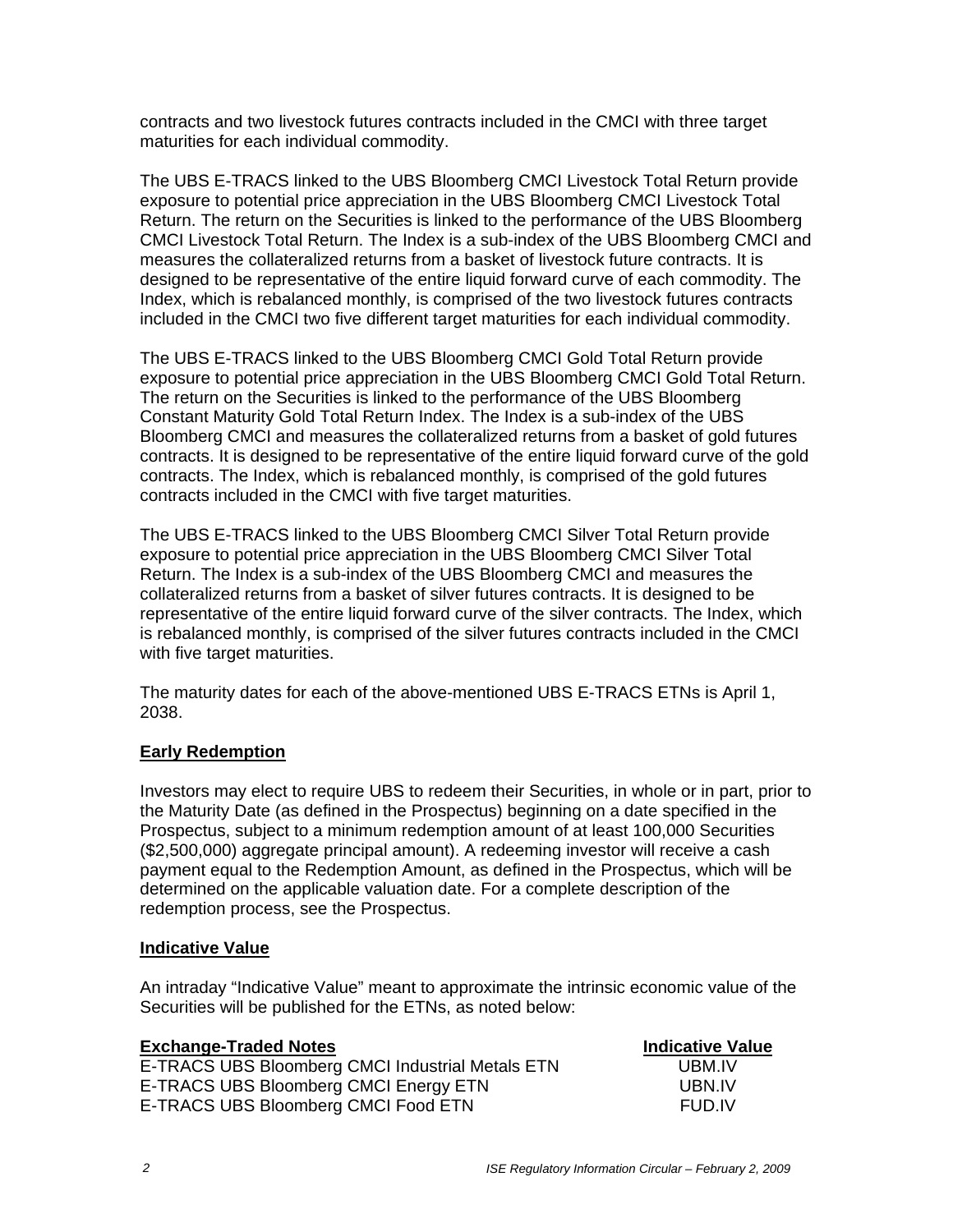| E-TRACS UBS Bloomberg CMCI Livestock ETN | UBC.IV  |
|------------------------------------------|---------|
| E-TRACS UBS Bloomberg CMCI Gold ETN      | UBG.IV  |
| E-TRACS UBS Bloomberg CMCI Silver ETN    | -USV.IV |

The actual trading price of the ETNs may vary significantly from their Indicative Value.

#### **Exchange Rules Applicable to Trading in the Shares**

The Shares are considered equity securities, thus rendering trading in the Shares subject to the Exchange's existing rules governing the trading of equity securities.

## **Trading Hours**

Trading in the shares on ISE is on a UTP basis and is subject to ISE equity trading rules. The shares will trade from 8:00 a.m. until 8:00 p.m. Eastern Time. Equity EAMs trading the shares during the Extended Market Sessions are exposed to the risk of the lack of the calculation or dissemination of underlying index value or intraday indicative value ("IIV"). For certain derivative securities products, an updated underlying index value or IIV may not be calculated or publicly disseminated in the Extended Market hours. Since the underlying index value and IIV are not calculated or widely disseminated during Extended Market hours, an investor who is unable to calculate implied values for certain derivative securities products during Extended Market hours may be at a disadvantage to market professionals.

## **Trading Halts**

ISE will halt trading in the Shares of a Trust in accordance with ISE Rule 2101(a)(2)(iii). The grounds for a halt under this Rule include a halt by the primary market because it stops trading the Shares and/or a halt because dissemination of the IIV or applicable currency spot price has ceased, or a halt for other regulatory reasons. In addition, ISE will stop trading the Shares of a Trust if the primary market de-lists the Shares.

## **Delivery of a Prospectus**

Pursuant to federal securities laws, investors purchasing Shares must receive a prospectus prior to or concurrently with the confirmation of a transaction. Investors purchasing Shares directly from the Fund (by delivery of the Deposit Amount) must also receive a prospectus.

Prospectuses may be obtained through the Distributor or on the Fund's website. The Prospectus does not contain all of the information set forth in the registration statement (including the exhibits to the registration statement), parts of which have been omitted in accordance with the rules and regulations of the SEC. For further information about the Fund, please refer to the Trust's registration statement.

## **No-Action Relief Under Federal Securities Regulations**

The Securities and Exchange Commission has issued no-action relief from certain provisions of and rules under the Securities Exchange Act of 1934 (the "Exchange Act"), regarding trading in Barclays iPath Exchange Traded Notes (SEC Letter dated July 27, 2006) and Deutsche Bank AG Exchange-Traded Notes (SEC Letter dated October 17,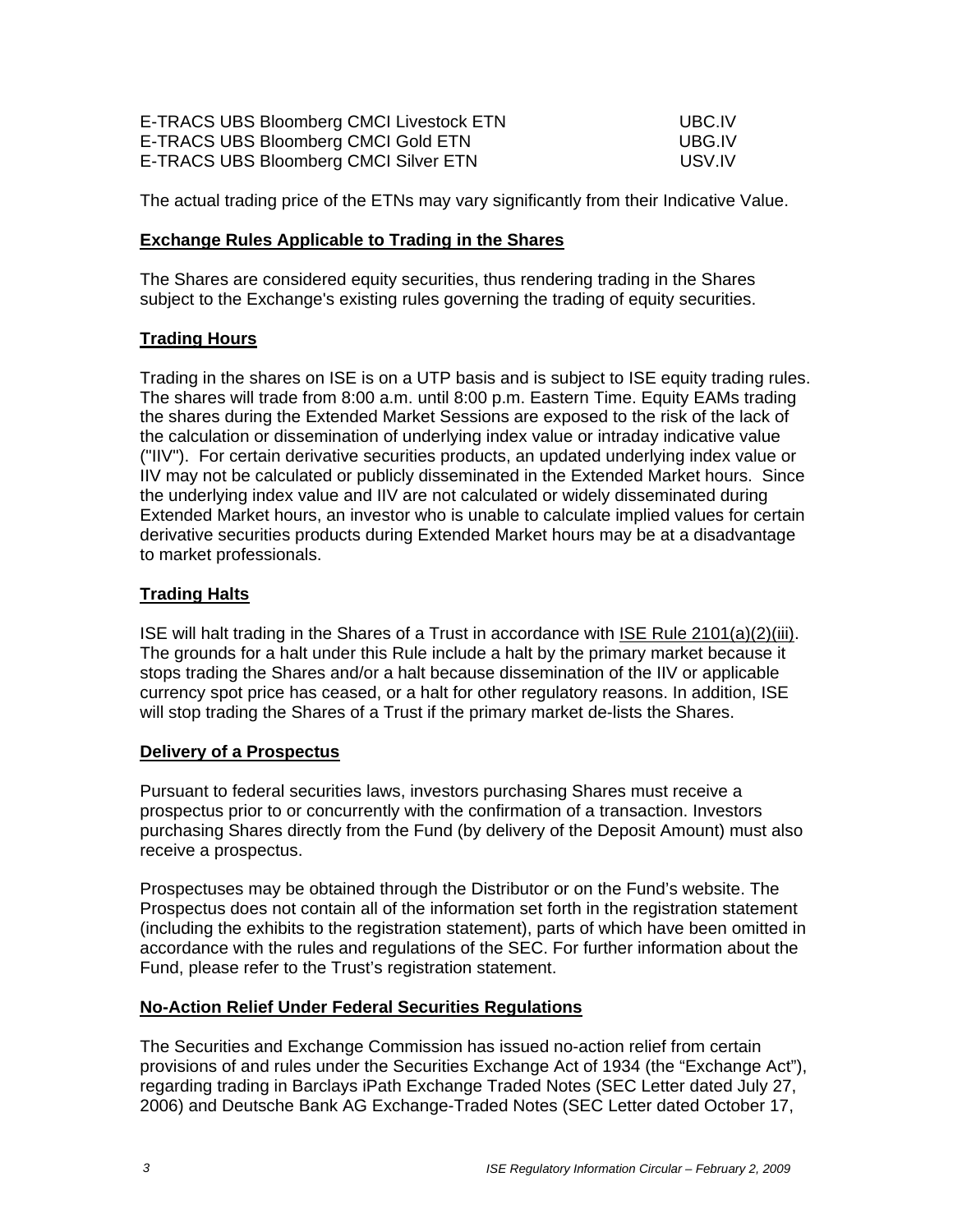2007) for securities with structures similar to that of the securities described herein (the "Letters"). As what follows is only a summary of the relief outlined in the Letters, the Exchange also advises interested members to consult the Letters, for more complete information regarding the matters covered therein.

## **Regulation M Exemptions**

Generally, Rules 101 and 102 of Regulation M is an anti-manipulation regulation that, subject to certain exemptions, prohibits a "distribution participant" and the issuer or selling security holder, in connection with a distribution of securities, from bidding for, purchasing, or attempting to induce any person to bid for or purchase, any security which is the subject of a distribution until after the applicable restricted period, except as specifically permitted in Regulation M. The provisions of the Rules apply to underwriters, prospective underwriters, brokers, dealers, and other persons who have agreed to participate or are participating in a distribution of securities, and affiliated purchasers of such persons.

The Letters state that the SEC Division of Trading and Markets will not recommend enforcement action under Rule 101 of Regulation M against persons who may be deemed to be participating in a distribution of the notes to bid for or purchase the notes during their participation in such distribution.

Rule 102 of Regulation M prohibits issuers, selling security holders, or any affiliated purchaser of such person from bidding for, purchasing, or attempting to induce any person to bid for or purchase a covered security during the applicable restricted period in connection with a distribution of securities effected by or on behalf of an issuer or selling security holder. Rule 100 of Regulation M defines "distribution" to mean any offering of securities that is distinguished from ordinary trading transactions by the magnitude of the offering and the presence of special selling efforts and selling methods.

The Letters state that the SEC Division of Trading and Markets will not recommend enforcement action under Rule 102 of Regulation M against Barclays and its affiliated purchasers who bid for or purchase or redeem notes during the continuous offering of the notes.

## **Section 11(d)(1) of the Exchange Act; Exchange Act Rule 11d1-2**

Section 11(d)(1) of the Exchange Act generally prohibits a person who is both a broker and a dealer from effecting any transaction in which the broker-dealer extends credit to a customer on any security which was part of a new issue in the distribution of which he or she participated as a member of a selling syndicate or group within thirty days prior to such transaction.

The Letters state that the SEC Division of Trading and Markets will not recommend enforcement action under Section 11(d)(1) of the Exchange Act against broker-dealers who treat the notes, for purposes of Rule 11d1-2, as "securities issued by a registered . . . open-end investment company as defined in the Investment Company Act" and thereby, extend credit or maintain or arrange for the extension or maintenance of credit on the notes that have been owned by the persons to whom credit is provided for more than 30 days, in reliance on the exemption contained in the rule.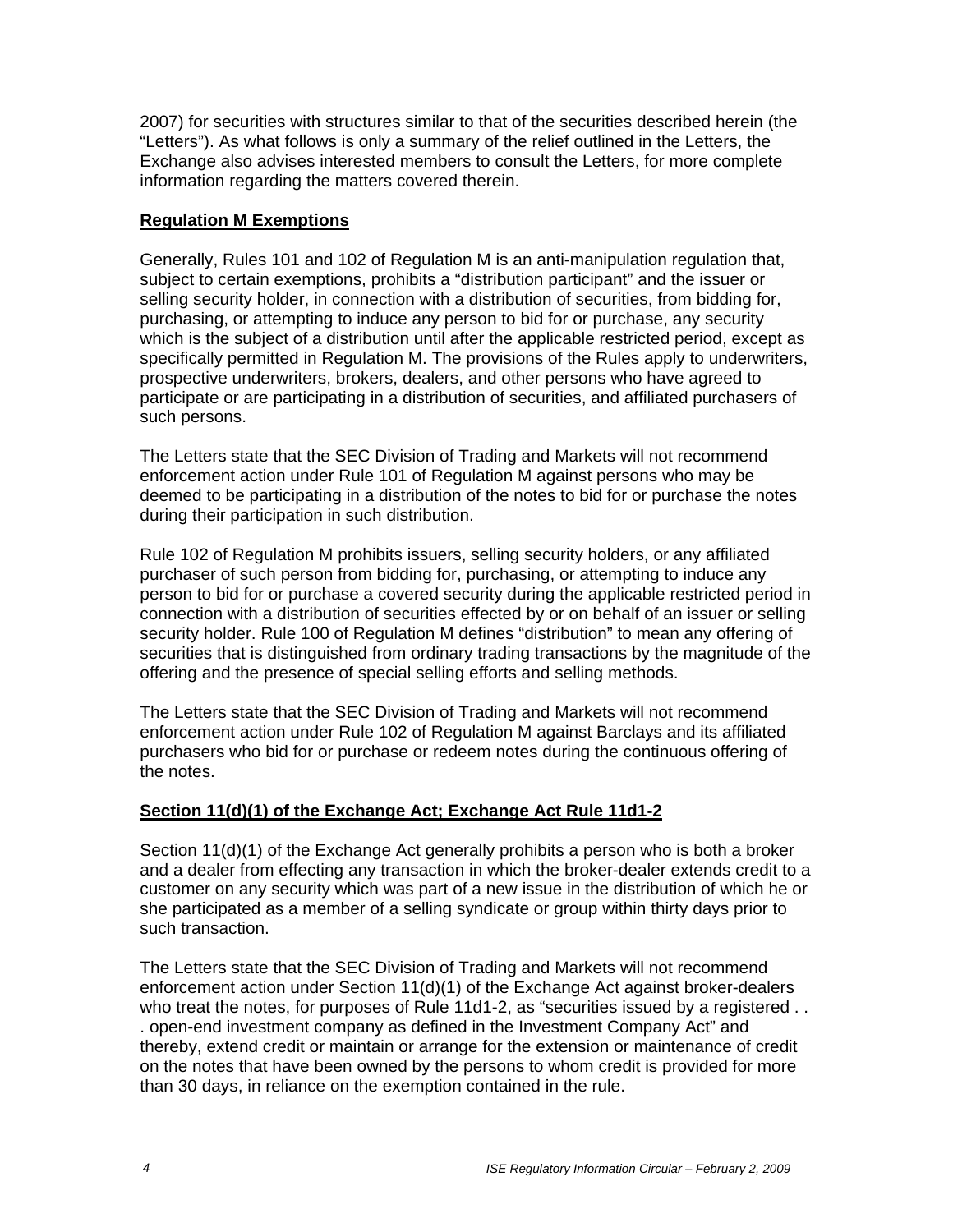**This Regulatory Information Circular is not a statutory Prospectus. Equity EAMs should consult the Trust's Registration Statement, SAI, Prospectus and the Fund's website for relevant information.**